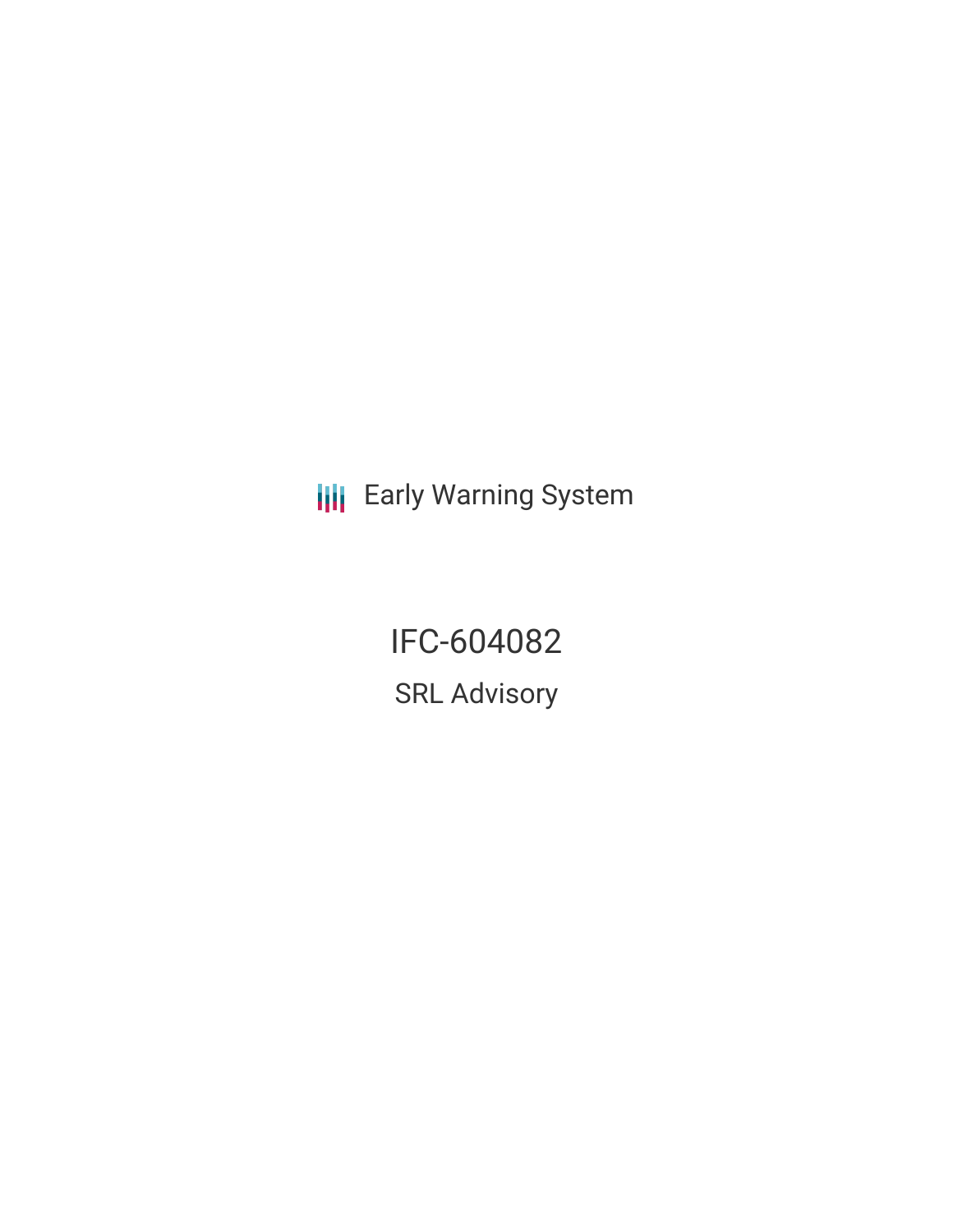

# **Quick Facts**

| <b>Countries</b>              | Sierra Leone                            |
|-------------------------------|-----------------------------------------|
| <b>Financial Institutions</b> | International Finance Corporation (IFC) |
| <b>Status</b>                 | Approved                                |
| <b>Bank Risk Rating</b>       | U                                       |
| <b>Voting Date</b>            | 2019-04-25                              |
| <b>Borrower</b>               | Sierra Rutile                           |
| <b>Sectors</b>                | Mining, Technical Cooperation           |
| <b>Investment Type(s)</b>     | <b>Advisory Services</b>                |
| <b>Project Cost (USD)</b>     | \$2.00 million                          |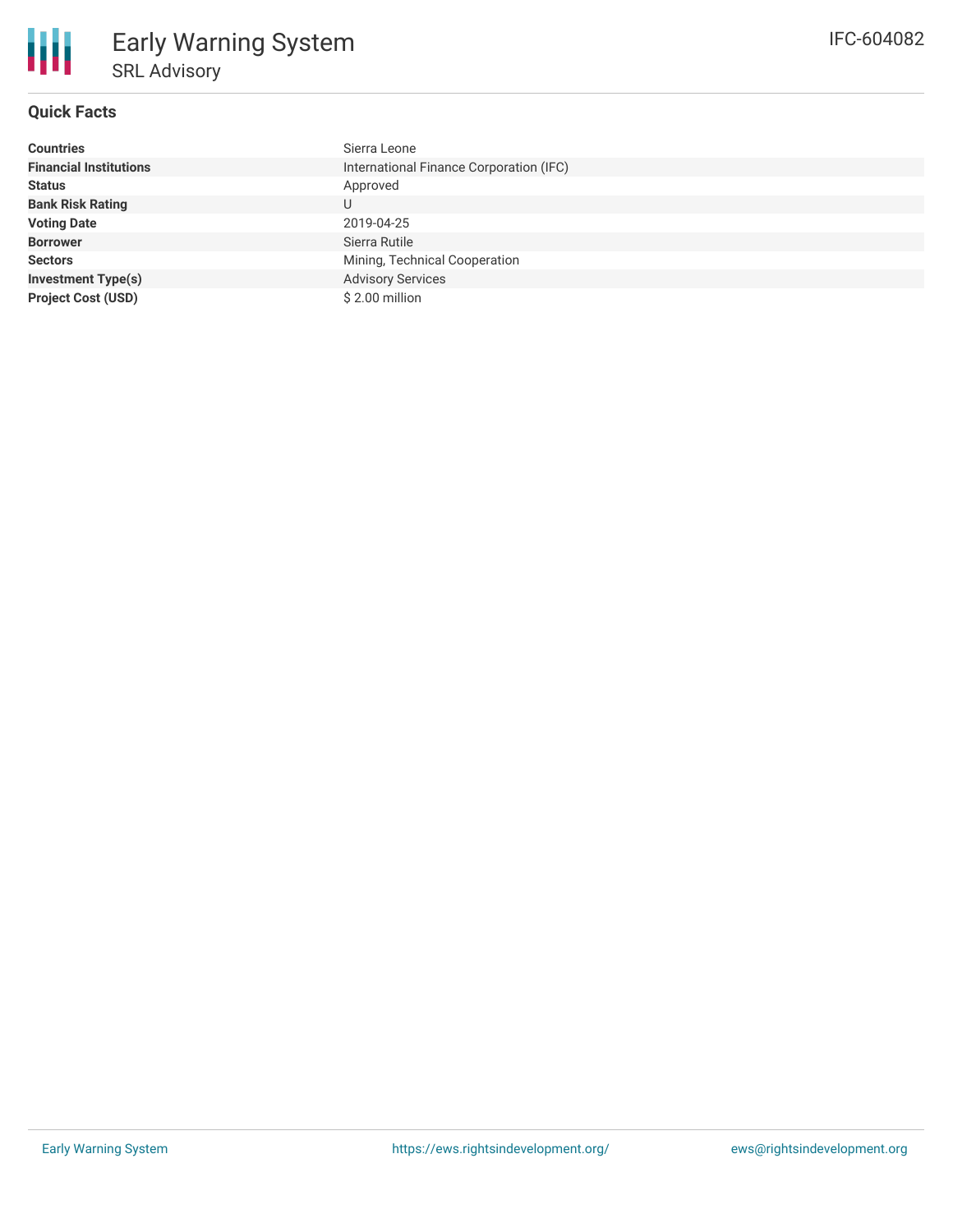

### **Project Description**

According to bank provided information, IFC will provide advisory services to assist Sierra Rutile in delivering inclusive development opportunities for local businesses and communities.

IFC will provide advisory in the following areas:

- 1. Recommendations on policies, procedures, and strategies that guide Sierra Rutile's decision making in areas related to community investment, stakeholder engagement, local procurement; and
- 2. Implementation of community development programs with focus on supply chain linkages, agricultural development, improving local understanding of the mining industry and mining-generated revenue flows into communities, and inclusion of women and youth.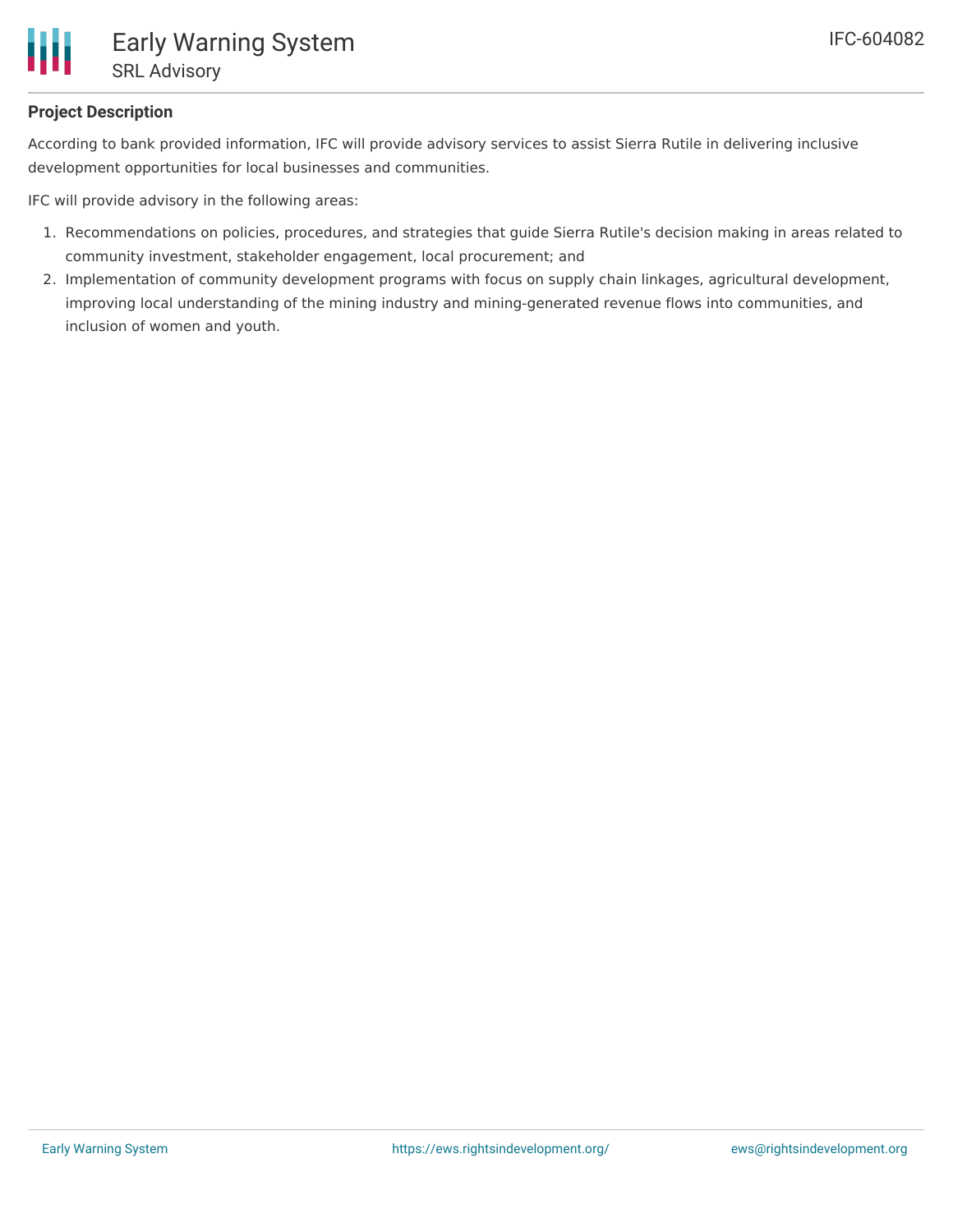#### **Investment Description**

• International Finance Corporation (IFC)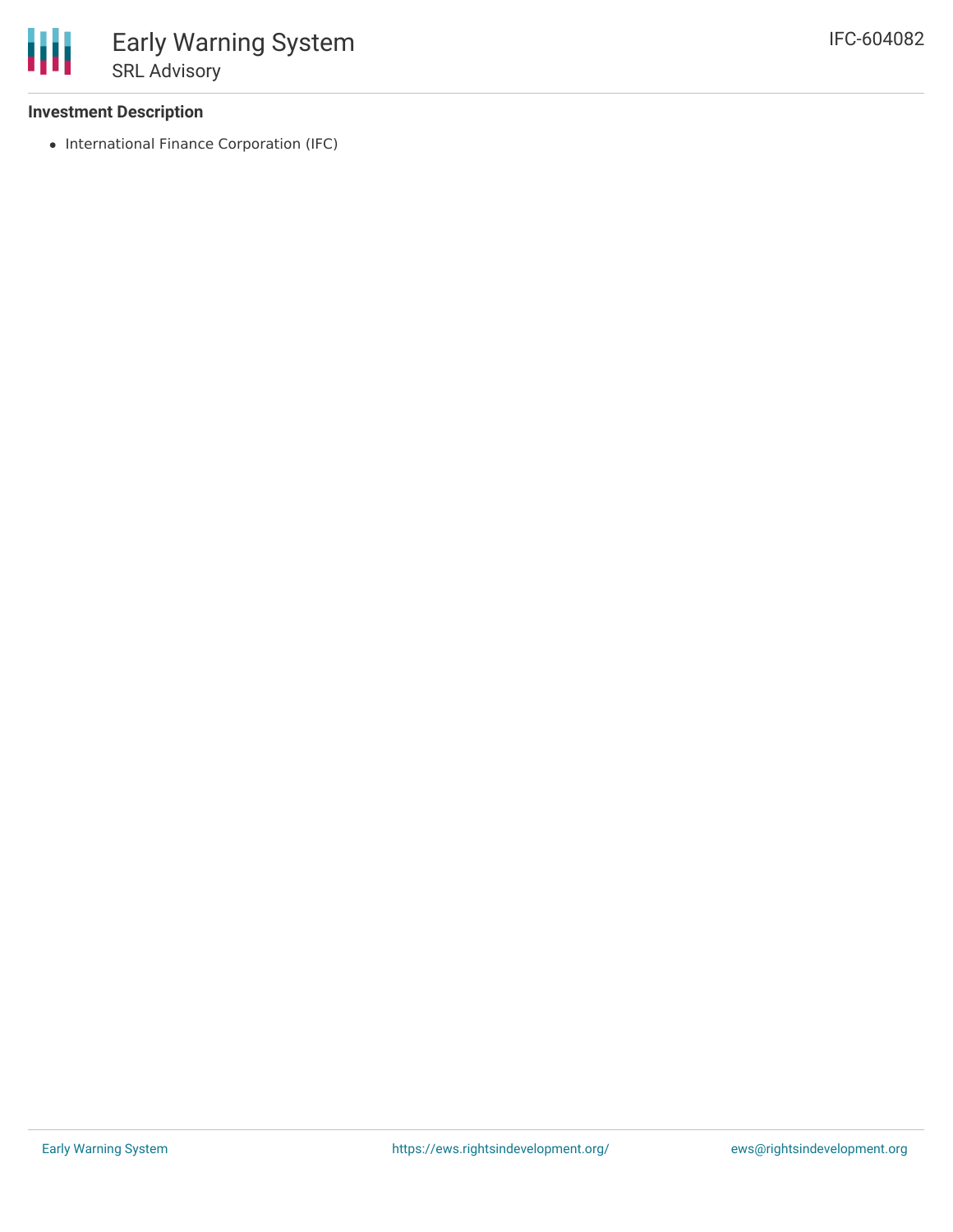

| <b>Private Actor 1</b> | <b>Private Actor</b><br>  Role | <b>Private Actor</b><br>i Sector | <b>Relation</b>          | <b>Private Actor 2</b> | <b>Private Actor</b><br>2 Role | <b>Private Actor</b><br>2 Sector |
|------------------------|--------------------------------|----------------------------------|--------------------------|------------------------|--------------------------------|----------------------------------|
|                        | $\overline{\phantom{a}}$       | $\,$                             | $\overline{\phantom{a}}$ | Sierra Rutile Limited  | Client                         | $\overline{\phantom{a}}$         |